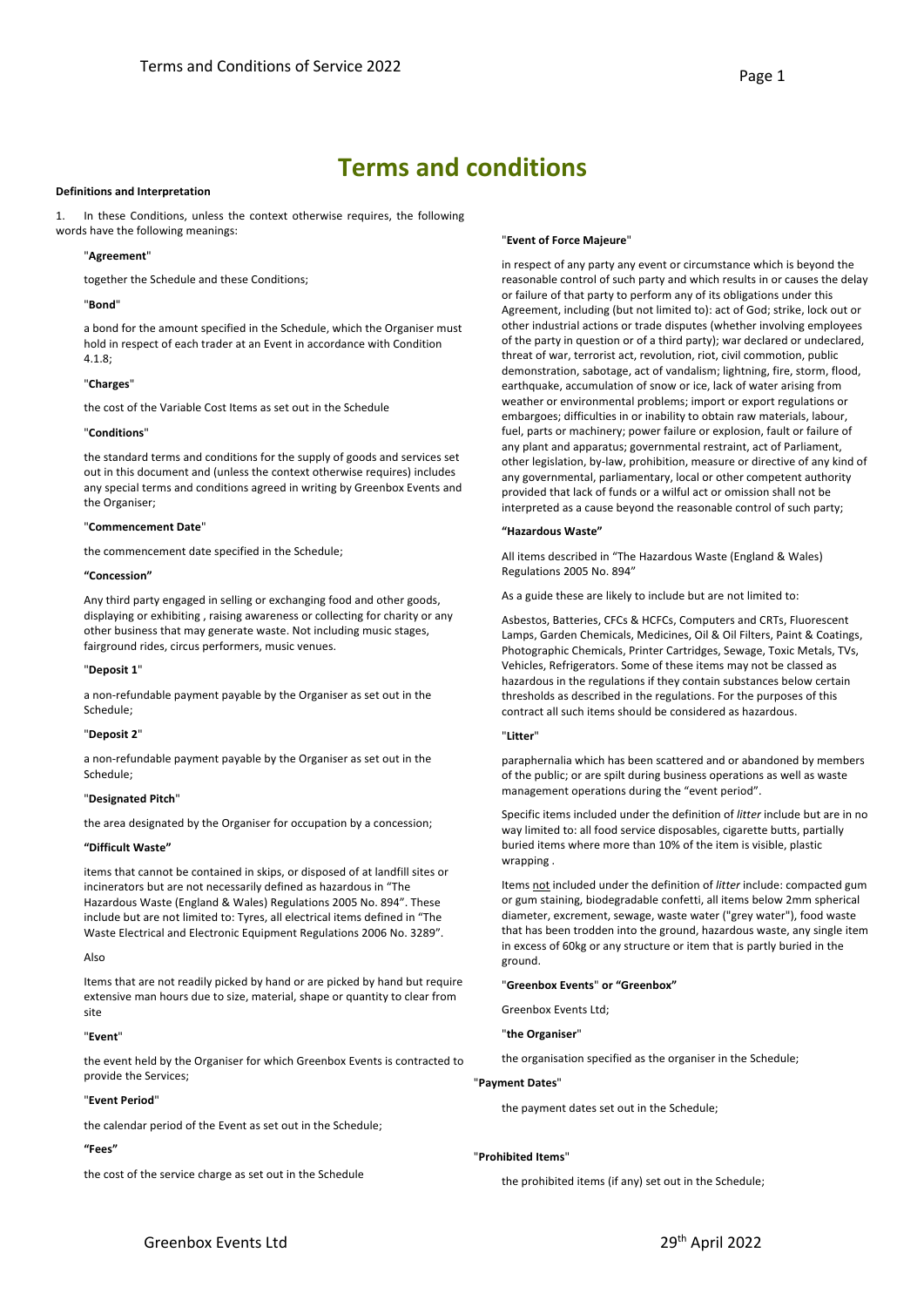## "**Reasonable Endeavours**"

in relation to and notwithstanding an Event of Force Majeure, the taking by a person subject to the obligation of all the reasonable steps which a prudent and conscientious person having willingly undertaken the obligations would take to achieve the object of the obligation;

# "**Required Information**"

the information to be provided to Greenbox Events by the Organiser as set out in the Schedule;

## "**Schedule**"

the schedule attached to these Conditions;

# "**Services**"

the services and/or equipment and/or personnel to be supplied by Greenbox Events in accordance with these Conditions and specified in the Schedule;

# **"Service Charge"**

the service charge as set out in the Schedule as varied from time to time in accordance with Condition 6;

#### **"Site"**

The location where the Event is to be held by the Organiser as more particularly described in the Schedule;

# "**Term**"

the term as set out in the Schedule;

# **"Additional Charges"**

the items specified as additional charges items in the Schedule;

# "**Waste**"

"Any substance or object the holder discards, intends to discard or is required to discard" as defined under the Waste Framework Directive (European Directive 2006/12/EC).

For the purposes of this contract, unless otherwise stipulated in the schedule, waste does not include:

Hazardous waste, excrement, sewage, waste water ("grey water"), any single item in excess of 60kg, any structure that is partly or fully buried in the ground, other items that are buried in the ground by more than 90%.

The period of time from when our workers arrive on site until the time that they leave as defined in the schedule.

#### "**Year**"

the period of 12 months commencing on the Commencement Date and each immediately subsequent period of 12 months commencing on an anniversary of the Commencement Date.

- 1.1. In these Conditions, unless the context otherwise requires:
- 1.1.1. any reference to a person shall be construed as a reference to any person, firm, company, corporation, government, state or agency of a state or any association or partnership (whether or not having separate legal personality) or one or more of the foregoing;
- 1.1.2. any reference to the singular shall include the plural and vice versa;
- 1.1.3. the headings are inserted for ease of reference only and shall not affect the construction of these Conditions;
- 1.1.4. any reference to "written" or "writing" includes faxes (but not email) or other transitory forms;
- 1.1.5. any phrase introduced by the terms "include", "including", "particularly" or "in particular" or any similar expression shall be construed as illustrative and shall not limit the sense of the words preceding those terms

# "**Working Area(s)**"

the areas specified as such in the Schedule, in which the Services will be provided;

**"Working Period"**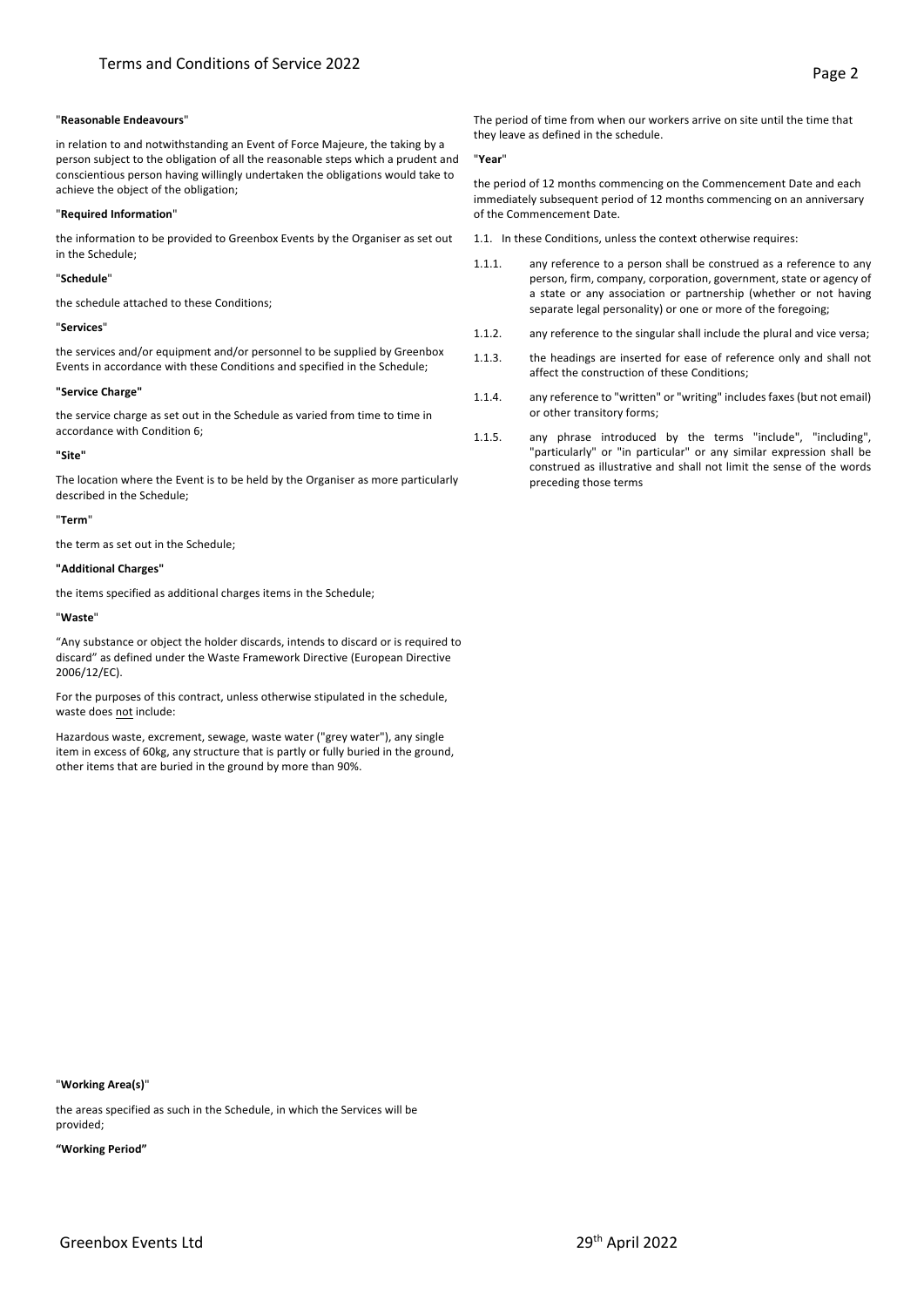#### **2. Basis of the Agreement**

2.1. Greenbox Events shall supply and the Organiser shall purchase the Services, subject in each case to these Conditions and any special conditions set out in the Schedule, which shall govern the Agreement to the exclusion of any other terms and conditions. In the event of inconsistency between these Conditions and any special conditions set out in the Schedule, such special conditions shall prevail.

2.2. This Agreement shall prevail over any terms and conditions in the Organiser's order or acceptance. No conduct by Greenbox Events shall be deemed to constitute acceptance of any terms put forward by the Organiser.

2.3. No variation to this Agreement shall be binding unless it is agreed in writing and signed by an authorised representative of each of the parties.

2.4. Greenbox Events employees or agents are not authorised to make any representations concerning the Services unless confirmed by Greenbox Events in writing. In entering into the Agreement the Organiser acknowledges that it does not rely on, and waives any claim for breach of, any such representations which are not so confirmed provided that nothing in the Agreement shall operate to limit or exclude any liability for fraud.

2.5. The Organiser acknowledges that Greenbox Events is not providing any advice or consultancy services to the Organiser under this Agreement in connection with waste management, recycling or other waste disposal issues and the Organiser shall not rely on and Greenbox Events shall not be responsible for any such advice provided by Greenbox Events employees, sub-contractors or agents.

#### **3. The Services**

3.1. The quantity, quality and description of and any specification for the details of the Services shall be those set out in the Schedule (or as otherwise agreed in writing between Greenbox Events and the Organiser). Any such figures, sizes, descriptions, specifications and details are approximations only and should not be relied upon by the Organiser as being totally accurate.

3.2. Greenbox Events reserves the right to make any changes to the specification of the Services which are required to conform with any applicable safety or other statutory requirements.

3.3. During the Event Period the Services do not include any obligation on Greenbox Eventsto maintain the cleanliness of the Designated Pitches including an area of 2 metres around the Designated Pitches. After the Event Period and once the Designated Pitches have been vacated by the traders, caterers or exhibitors that occupied the Designated Pitches during the Event Period, Greenbox Events shall clean the Designated Pitches, including the area of 2m around the Designated Pitches to the post-event standard as detailed in the Schedule.

3.4. During the Event Period, Greenbox Events shall not be obliged to remove Waste and Litter from the Designated Pitches unless the Waste and Litter are contained in the appropriate bags as specified by Greenbox Events and are in a location at the edge of each Designated Pitch that can be accessed by a vehicle.

#### **Disposal & Recycling**

3.5. All Waste and Litter in the Working Areas on the Site picked up and collected by Greenbox Events in the course of providing the Services will be disposed of through licensed facilities. Where such Waste and Litter has been separated by the public or Greenbox Events then Greenbox Events will endeavour to send these items to facilities for recycling and reprocessing. Where it is apparent that these items may not be recycled or reprocessed then Greenbox Events will notify the Organiser in writing as soon as is reasonably practicable after Greenbox Events are informed. We will include the approximate weight of the Waste and Litter that has not been recycled and reprocessed, the type of Waste and Litter and a comprehensive reason as to why the material was not able to be recycled or reprocessed.

3.6. Items not covered by the definition of Waste or Litter in this contract, including without limitation Hazardous Waste and Difficult Waste are not included as part of this agreement unless otherwise specified. If these items are found on the Event Site and the Organiser requires them to be disposed of then provided it is within the capacity and competency of Greenbox Events, Greenbox Events will endeavour to advise or help with disposal subject to the agreement of additional charges which may be levied for these additional services and will be payable by the Organiser in addition to those charges detailed in this Agreement.

## **4. The Organiser's Obligations**

#### 4.1. The Organiser shall:

- 4.1.1. make a full disclosure to Greenbox Events of all information and material that Greenbox Events reasonably requires in order to provide the Services and perform its obligations under the Agreement, the Required Information;
- 4.1.2. ensure that such information and material is true, accurate and complete in all material respects;
- 4.1.3. ensure that such information is provided in writing within sufficient time to enable Greenbox Events to supply the Services in accordance with this Agreement and in any event by the date specified in the Schedule;
- 4.1.4. comply with its obligations detailed in the Schedule (including without limitation its obligations in respect of items, personnel and services to be provided by the Organiser);
- 4.1.5. in the event that any representative of Greenbox Events attends at any premises of the Organiser in connection with the provision of the Services the Organiser shall:
	- 4.1.5.1. take all reasonable steps to ensure the health and safety of such representatives; and
	- 4.1.5.2. ensure that an adequate policy of insurance is in place in respect of any injury to or death of such representatives;
- 4.1.6. give all assistance and co-operation to Greenbox Events that Greenbox Events reasonably requires in order to provide the Services and perform its obligations under the Agreement;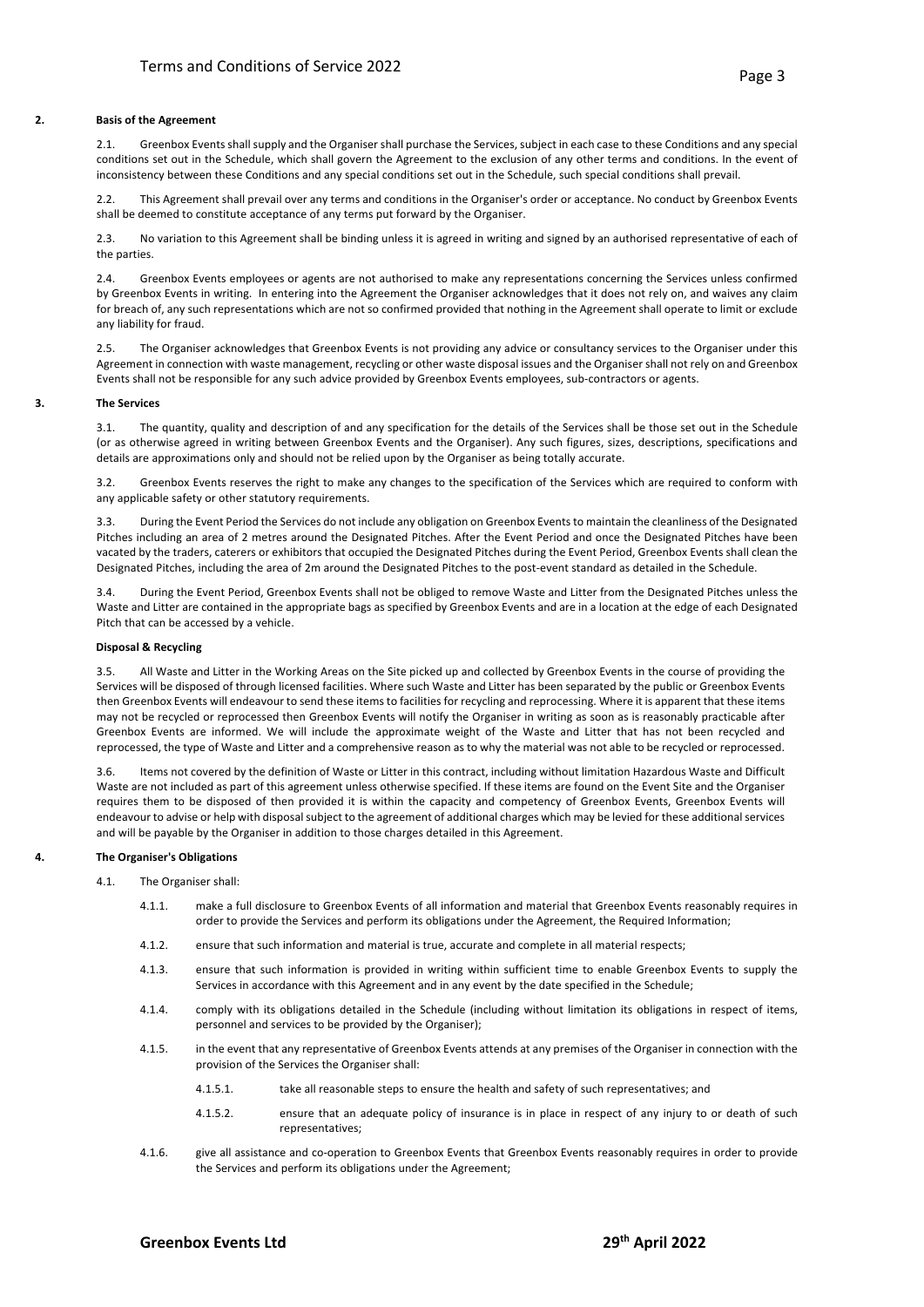- 4.1.7. take all reasonable steps to exclude from the Working Area(s) the Prohibited Items including the active and effective prohibition of these items being distributed by exhibitors or vendors on the site and the active and effective searching of vehicles and individuals entering the Working Area(s) and the subsequent removal of such items;
- 4.1.8. use all necessary endeavours to ensure that all traders, caterers and exhibitors comply with any document provided by Greenbox Events detailing procedures to be followed;
- 4.1.9. n/a
- 4.1.10. indemnify Greenbox Events (and keep it indemnified) against all costs, claims, losses, expenses and other liabilities arising out of or in connection with any breach by the Organiser of its obligations in this Condition.

4.2. The Organiser warrants that it has effected and there are in force policies of insurance in respect o all risks and liabilities for which the Organiser is responsible under this Agreement (including but not limited to public and employer's liability and consequential loss of profits). The Organiser undertakes to maintain such policies in force throughout the term of the Agreement.

4.3. To the best of the Organiser's knowledge, information and belief there are no circumstances which could lead to any such insurance being revoked, vitiated or not renewed in the ordinary course of events.

4.4. The Organiser has obtained all necessary consents and licences to give effect to this Agreement.

4.5. In the event that the Organiser considers or becomes aware that the Organiser is in breach of this Agreement after the commencement of the Event, the Organiser shall forthwith notify Greenbox Events in writing of that breach and the steps to be taken to remedy it.

4.6. The Organiser acknowledges it has overall responsibility for the Event and accordingly without prejudice to Condition 4.1.6 shall take all steps necessary to ensure that all visitors, exhibitionists, caterers, vendors and other persons on site do not interfere with the effective carrying out by Greenbox Events of its obligations under this Agreement.

4.7. The Organiser accepts that Greenbox Events undertakes its obligations under this Agreement on the basis that the maximum number of people on site permitted by any applicable licence will not be exceeded. The Organiser accepts that Greenbox Events does not accept any responsibility for any breach of its obligations under this Agreement caused by the numbers of people on site exceeding the permitted number and in that event Greenbox Events shall be at liberty to withdraw its Services from the Site without penalty and all sums due under this Agreement shall become payable forthwith.

### **5. Term of this Agreement**

5.1. This Agreement shall commence on the Commencement Date and shall (subject to the provisions for earlier termination set out in this Agreement) continue for the Term following which it shall automatically terminate without the need for either party to serve notice.

5.2. The parties may agree in writing to extend the Term.

#### **6. Fees and Payment**

6.1. The Organiser shall pay the Service Charge, the Deposit and the Charges to Greenbox Events on or before the Payment Dates and in accordance with this Condition 6.

6.2. All sums due under this Agreement are exclusive of Value Added Tax which (where applicable) will be paid to Greenbox Events by the Organiser in addition to the sums due.

If the Organiser fails to make any payment on the due date or is otherwise in material breach of this agreement then, without prejudice to any other right or remedy available, Greenbox Events shall be entitled to:

- 6.3.1. terminate the Agreement or suspend the provision of any further Services to the Organiser; and
- 6.3.2. payment of the balance of Service Charge, Charges and any outstanding expenses; and
- 6.3.3. charge the Organiser interest (both before and after any judgement) on the amount unpaid, at the rate of 4 per cent per annum above Barclays Bank base rate from time to time from the due date until the date of actual payment.

6.4. All payments under this Agreement shall be made in full without any discount, deduction, set-off or counterclaim whatsoever, save as may be required by law in which event such deduction or withholding shall not exceed the minimum amount which it is required by law to deduct or withhold and the payer will simultaneous pay to the payee such additional amounts as will result in the receipt of a net amount equal to the full amount which would otherwise have been receivable had no such deduction or withholding been required.

6.5. Greenbox Events reserves the right, by giving notice to the Organiser at any time before delivery, to increase the Service Charge and/or the Charges to reflect any increase in the cost of providing the Services which is due to:

- 6.5.1. any factor beyond the control of Greenbox Events which results in significant increase in the costs of labour, fuel or materials; or
- 6.5.2. any delay caused by any act or omission of the Organiser or failure of the Organiser to give Greenbox Events adequate information or instructions including the information required under Condition 4.1.1;
- 6.5.3. any material inaccuracy in the information disclosed by the Organiser under Condition 4.1.1;
- 6.5.4. any failure of the Organiser to comply with its obligations under Condition 4.1.4.

6.6. Unless otherwise agreed in writing with Greenbox Events, the Organiser shall be responsible for paying all reasonable expenses that are incurred by Greenbox Eventsin the course of providing the Services (including, but not limited to, travel and subsistence), which expenses shall for the avoidance of doubt be payable in addition to the Service Charge.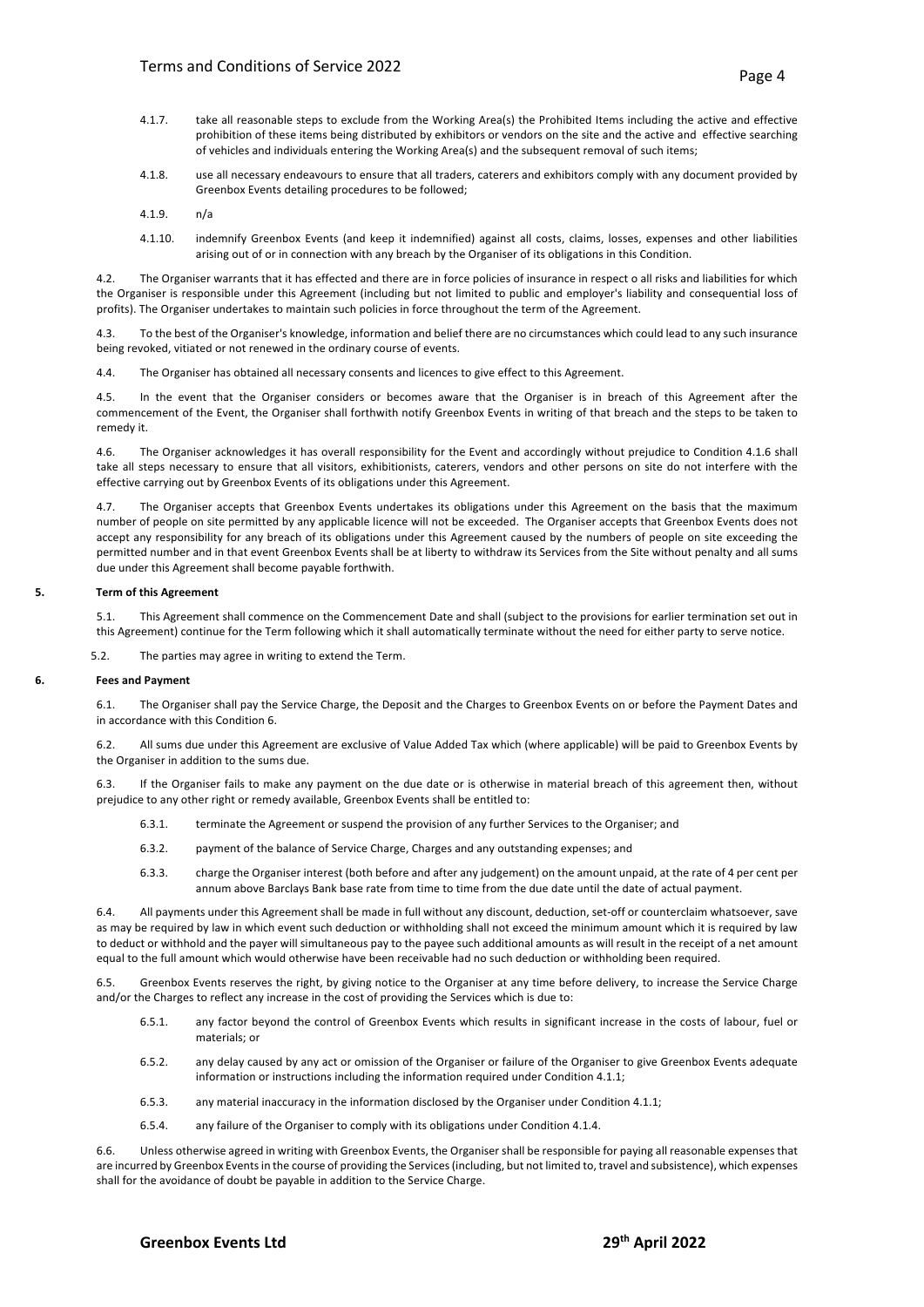# **7. Variations to the Services**

7.1. A "Change Request" is:

7.1.1. a request to change (including to cease) any Service or add new Services; or

7.1.2. a request to amend this Agreement or any document attached to it or referred to in this Agreement.

7.2. A Change Request shall become a "Change Order" when the requirements of the change control procedure set out in this Condition 7 have been satisfied and the Change Request is signed by the authorised representatives of both parties to signify their approval to the change.

7.3. Change Requests may be originated either by the Organiser or by Greenbox Events.

7.4. Where Greenbox Events originates a Change Request, Greenbox Events shall inform the Organiser of the impact the proposed change will have upon the Services, the operations of the Organiser, the Service Charge and the other terms of this Agreement.

7.5. Where the Organiser originates a Change Request, Greenbox Events shall provide the Organiser, within 10 days of receiving the Change Request, with details of the impact which the proposed change will have upon the Services, the operations of the Organiser, the Service Charge and the other terms of this Agreement.

7.6. Neither party shall be obliged to agree a Change Request originated by the other.

7.7. If either party is unwilling to accept a Change Request suggested by the other (or any term of any proposed Change Order) then the other party may require the disagreement to be dealt with in accordance with Condition 14.

7.8. If a Change Request is approved by both parties, the Change Request shall be signed by an authorised representative of each party. Once signed the Change Order shall be immediately effective and the parties shall perform their respective obligations on the basis of the agreed amendments.

# **8. Confidential Information and Freedom of Information**

8.1. Each party shall keep confidential the terms of the Agreement and any and all confidential information that it may acquire in relation to the business or affairs of the other party. Neither party shall use the other party's confidential information for any purpose other than to perform its obligations under the Agreement nor disclose the same. Each party shall ensure that its officers and employees comply with the provisions of this Condition 8.

8.2. The obligations on a party set out in Condition 8.1 shall not apply to any information which:

8.2.1. is publicly available or becomes publicly available through no act or omission of that party;

- 8.2.2. a party is required to disclose or by law or by order of a court of competent jurisdiction; or
- 8.2.3. the other party has consented in writing to such disclosure.

8.3. The provisions of this Condition 8 shall survive any termination of the Agreement for a period of 5 years from termination.

8.4. If the Organiser is a public authority for the purposes of the Freedom of Information Act 2000 ("FOI Act"), the following Conditions 8.5 to 8.9 shall apply.

Greenbox Events acknowledges that the Organiser has obligations under the FOI Act to disclose information to third parties (the "**Applicant**") upon request, subject to certain exemptions and considerations. Greenbox Events further acknowledges that information requested from the Organiser may include information relating to Greenbox Events, including (but not limited to) information relating to Greenbox Events business, products, services or customers ("**Greenbox Events Information**").

8.6. If the Organiser receives a request that might lead to disclosure of Greenbox Events Information (a "**Request**"), the parties agree that the following procedure shall apply:

- 8.6.1. Upon receipt of the Request, the Organiser shall notify Greenbox Events that a Request has been made under the FOI Act, and provide Greenbox Events with a list of all Greenbox Events Information that the Organiser is proposing to disclose to the Applicant;
- 8.6.2. Upon receipt of such notification, Greenbox Events shall use reasonable endeavours to provide a response to the Organiser within five working days from the date of notification. Where this is not reasonably practicable Greenbox Events shall promptly inform the Organiser that this is the case and provide a date by which a response will be made. Greenbox Events shall respond to the Organiser within the agreed timetable notifying the Organiser of:
- 8.6.3. Greenbox Events Information that may be disclosed ("**Disclosable Information**"); and
- 8.6.4. Greenbox Events Information that is subject to an exemption under the FOI Act that should not be released ("**Exempt Information**") together with reasons why the relevant exemption(s) should be applied.

8.7. The Organiser shall take account of Greenbox Events representations made pursuant to Condition 8.6.2 when deciding whether to disclose information to an Applicant.

8.8. Notwithstanding the above, if the Organiser decides to release any or all of the Exempt Information, it will give Greenbox Events at least five working days notice of its intention to do so, together with an explanation of its reasons for disclosure.

8.9. If a dispute arises between the parties as to which Greenbox Events Information will be released to the Applicant, the Organiser acknowledges that the release of information is an irrevocable act that cannot be remedied. In these circumstances the Exempt Information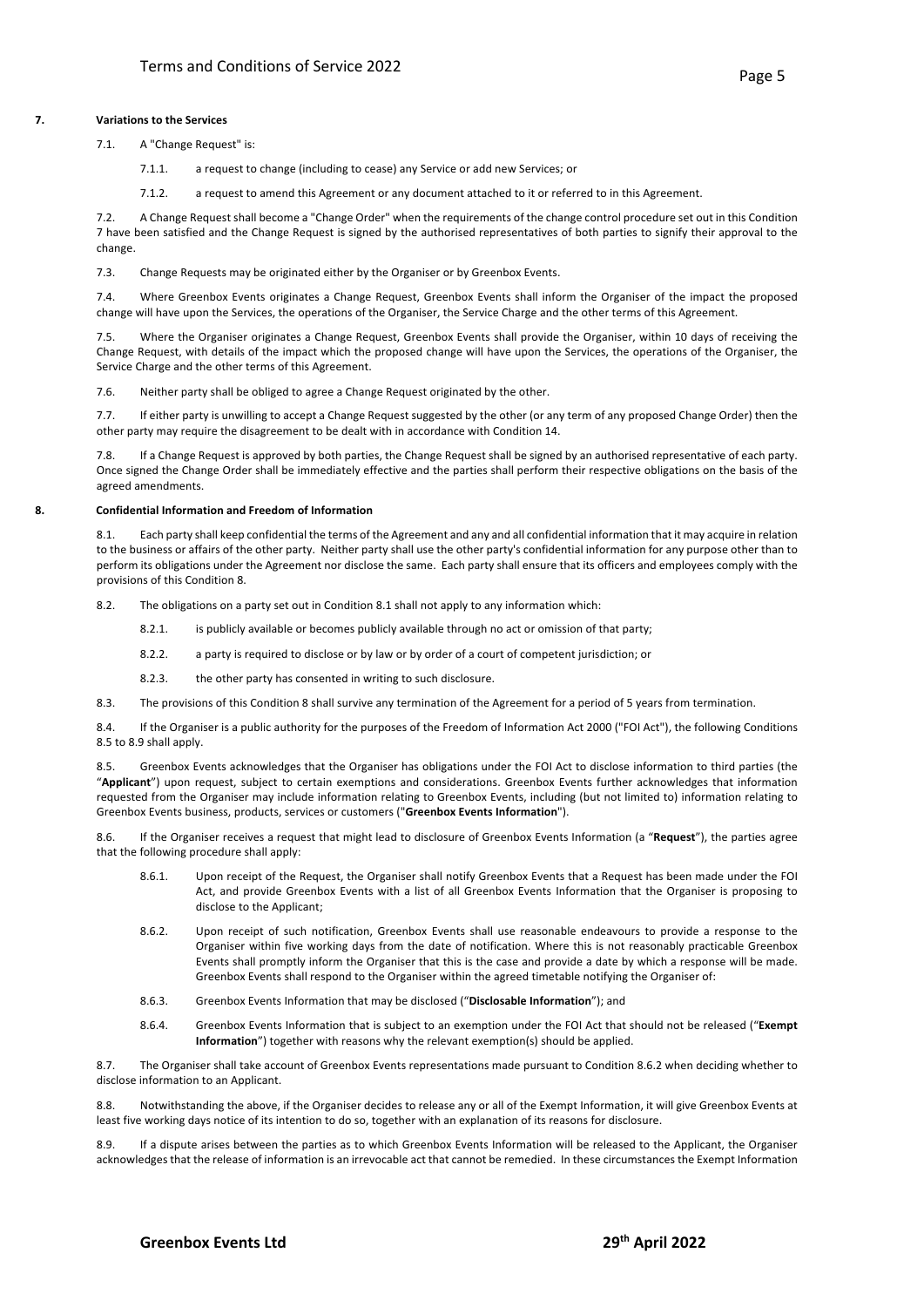shall not be released until such time as agreement has been reached between the parties or release is otherwise required by order of the Court or order of the Information Commissioner.

# **9. Indemnity**

9.1. The Organiser shall indemnify and keep indemnified Greenbox Eventsfrom and against all costs, expenses (including, but not limited to, legal and other professional fees and expenses) losses, damages and other liabilities (of whatever nature, whether contractual, tortious or otherwise) suffered or incurred by Greenbox Events and arising out of or in connection with any claims, actions or demands made against Greenbox Events by any third party in connection with the Event, save to the extent that any such costs, expenses, losses, damages or other liabilities were caused or contributed to by any negligence or breach of this Agreement by Greenbox Events.

9.2. The Organiser shall be indemnify and keep Greenbox Events indemnified from and against costs, expenses (including, but not limited to, legal and other professional fees and expenses) losses, damages and other liabilities (of whatever nature, whether contractual, tortious or otherwise) suffered or incurred by Greenbox Events in relation to any damage or loss to or theft of equipment owned or used by Greenbox Events in relation to performing the Services that is caused by any other contractor or agent or employee of the Organiser or any member of the public or concessionaire on the Event Site (including without limitation the costs incurred as a result of procuring the relevant equipment).

9.3. Payments for damaged equipment will be due and payable within 14 days of notification of the damage to the Organiser.

# **10. Limitation of Liability**

10.1. Subject as expressly provided in this Agreement, all warranties, conditions or other terms implied by statute or common law are excluded to the fullest extent permitted by law.

10.2. Greenbox Events shall not be liable to the Organiser by reason of any negligence or any other tortious action or any representation (unless fraudulent), or any implied warranty, condition or other term, or under the express terms of this Agreement, for any:

- 10.2.1. loss of anticipated revenues; or
- 10.2.2. loss of profits; or
- 10.2.3. loss of business opportunities; or
- 10.2.4. loss of goodwill; or
- 10.2.5. damage to reputation; or
- 10.2.6. indirect, special or consequential loss or damage, costs, expenses or other such claims for compensation whatsoever;

(whether caused by the negligence of Greenbox Events, its employees or agents or otherwise) which arises out of or in connection with this Agreement, except as expressly provided in this Condition.

10.3. Greenbox Events shall not be liable to the Organiser for any claims, cost, demands, losses or expenses and liabilities arising from the actions of a third party except where this is due to Greenbox Events failure to comply with its obligations under the Agreement.

10.4. The aggregate liability of Greenbox Events to the Organiser under or in connection with this Agreement shall not exceed the total Service Charge paid by the Organiser under this Agreement.

10.5. Nothing in the Agreement shall operate to limit or exclude the liability of Greenbox Events to the Organiser:

- 10.5.1. for death or personal injury caused by the negligence of Greenbox Events, its employees, agents or subcontractors; or
- 10.5.2. for fraud (including, but not limited to, fraudulent misrepresentation),

provided that nothing in this Condition confers any right or remedy upon the Organiser to which it would not otherwise be entitled.

# **11. Termination**

- 11.1. Either party may terminate the Agreement immediately by serving written notice to that effect on the other party if:
	- 11.1.1. the other party makes any voluntary arrangement with its creditors or (being an individual or firm) becomes bankrupt or (being a company) enters administration or goes into liquidation (otherwise than for the purposes of solvent amalgamation or reconstruction); or
	- 11.1.2. an encumbrancer takes possession, or a receiver or administrative receiver is appointed, over all or any of the property or assets of any other party; or
	- 11.1.3. anything analogous to any of the foregoing occurs to the other party under the law of any jurisdiction; or
	- 11.1.4. the other party ceases, or threatens to cease, to carry on business; or
	- 11.1.5. the other party commits any material breach of any of the provisions of this Agreement and in the case of a breach capable of remedy, fails to remedy the same within 7 days after receipt of a written notice of the breach requiring it to be remedied.

11.2. Any termination of the Agreement shall be without prejudice to any other rights or remedies a party may be entitled to under this Agreement or at law and shall not affect any accrued rights or liabilities of either party nor the coming into or continuance in force of any provisions of this Agreement which is expressly or by implication intended to come into or continue in force on or after such termination.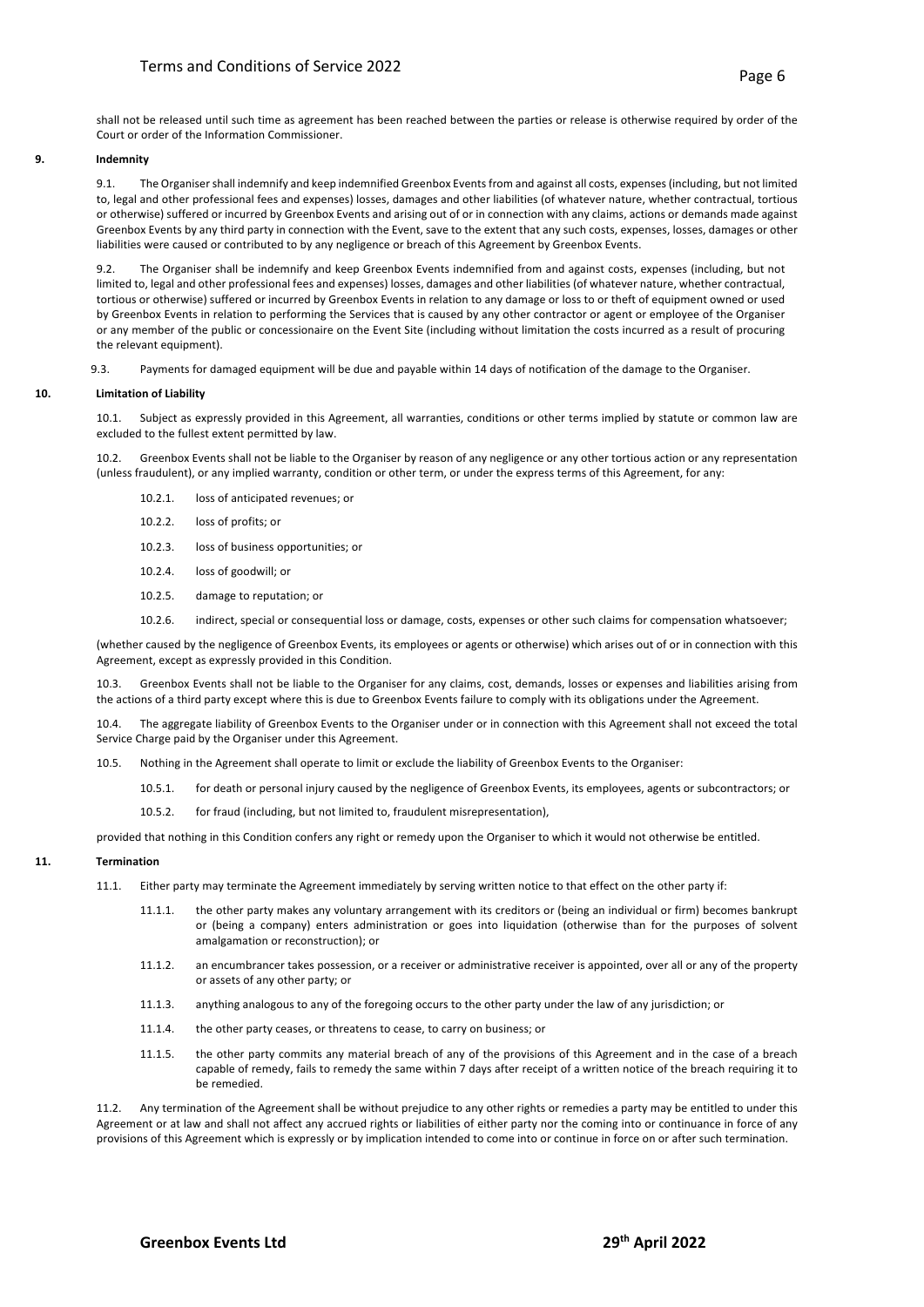11.3. Upon termination of the Agreement for any cause whatsoever, the Organiser shall at the request of Greenbox Events promptly return to Greenbox Events all confidential information, documentation, materials and equipment which are the property of Greenbox Events.

# **12. Force Majeure**

12.1. Any party affected by any Event of Force Majeure:

- 12.1.1. shall immediately give notice to the other party to that effect, such notice to contain details of the circumstances giving rise to the Event of Force Majeure; and
- 12.1.2. shall use Reasonable Endeavours in good faith in an effort to prevent, reduce or mitigate the effects of any such occurrence and to establish where any practicable alternative course of action is available for achieving performance of its obligations.

12.2. If a default due to an Event of Force Majeure shall continue for more than 4 weeks then the party not in default shall be entitled to terminate the Agreement.

12.3. Subject to Condition 12.1 and save for the Organiser's obligations under Condition 6, no party to the Agreement shall be liable for any breach of its obligations under the Agreement resulting from any Event of Force Majeure, nor shall either party have any liability to the other in respect of the termination of the Agreement under Conditions 12.2 above.

# **13. Notices**

13.1. Any notice or consent required or permitted under the Agreement shall be in writing and shall be sent by first class registered post, hand delivery or fax.

13.2. Subject to Condition 13.4 below any such notice, consent or other document shall be deemed to have been duly received:

- 13.2.1. if despatched by first class, registered post 48 hours from the time of posting to the relevant party; or
- 13.2.2. if despatched by hand delivery at the time of actual delivery; or
- 13.2.3. if despatched by email 24 hours after the time of the despatch.

13.3. Unless otherwise notified by one party to the other in writing from time to time, for the purposes of this Condition the postal and email addresses of each party are those laid out in the schedule under 'Communication Details'.

13.4. In proving service by post it will be sufficient (unless any relevant part of the postal service is affected by industrial action) to prove that the envelope containing the notice was duly stamped addressed and posted to the addresses specified in Condition 13.3 above. In proving service by fax or email it shall be sufficient to prove that it was properly addressed and dispatched to the numbers or address specified in Condition 13.3 above.

#### **14. ADR**

14.1. In the event of any dispute arising between the parties in connection with this Agreement which cannot be settled by negotiation, the parties shall in good faith seek to resolve that dispute through mediation before resorting to arbitration and/or litigation.

14.2. No party may commence any court proceedings/arbitration in relation to any dispute arising out of this agreement until they have attempted to settle it by mediation and that mediation has terminated.

14.3. To initiate the mediation a party shall give written notice to the other party requesting mediation. The mediator shall be agreed upon within 14 days of the date of the mediation notice, failing which the mediator shall be appointed by the final decision of the ADR Group. The mediation shall start not later than 14 days after the appointment of the mediator.

14.4. If the parties cannot agree on any issue as to the conduct of the mediation (other than as to the appointment of the mediator), then at the request of either party the ADR Group or the mediator (if he has been appointed) will decide the issue.

14.5. If the dispute is not resolved within 36 days of starting the mediation or within such further period as the parties may agree, either party may then give written notice to the other to refer the dispute to the English Courts/arbitration for final determination.

Nothing in this Condition shall prevent either party seeking a preliminary injunction or other judicial relief at any time if in its judgement such action is necessary to prevent irreparable damage.

#### **15. Exclusion of Third Party Rights**

15.1. Unless expressly stated in the Agreement, nothing in the Agreement will confer any rights on any person under the Contracts (Rights of Third Parties) Act 1999.

# **16. Assignment/Sub-contracting**

16.1. Neither party may assign, sub-contract or otherwise dispose of any of its rights and obligations under the Agreement without the prior written consent of the other party.

# **17. Waiver**

No delay or failure on the part of any party in enforcing any provision in the Agreement shall be deemed to be a waiver or create a precedent or in any way prejudice any party's rights under the Agreement, nor shall any single or partial exercise of any right or remedy in any circumstances preclude any other or further exercise of it or the exercise of any other right of remedy.

17.2. The rights and remedies provided in the Agreement are cumulative and are additional to any rights or remedies provided by law.